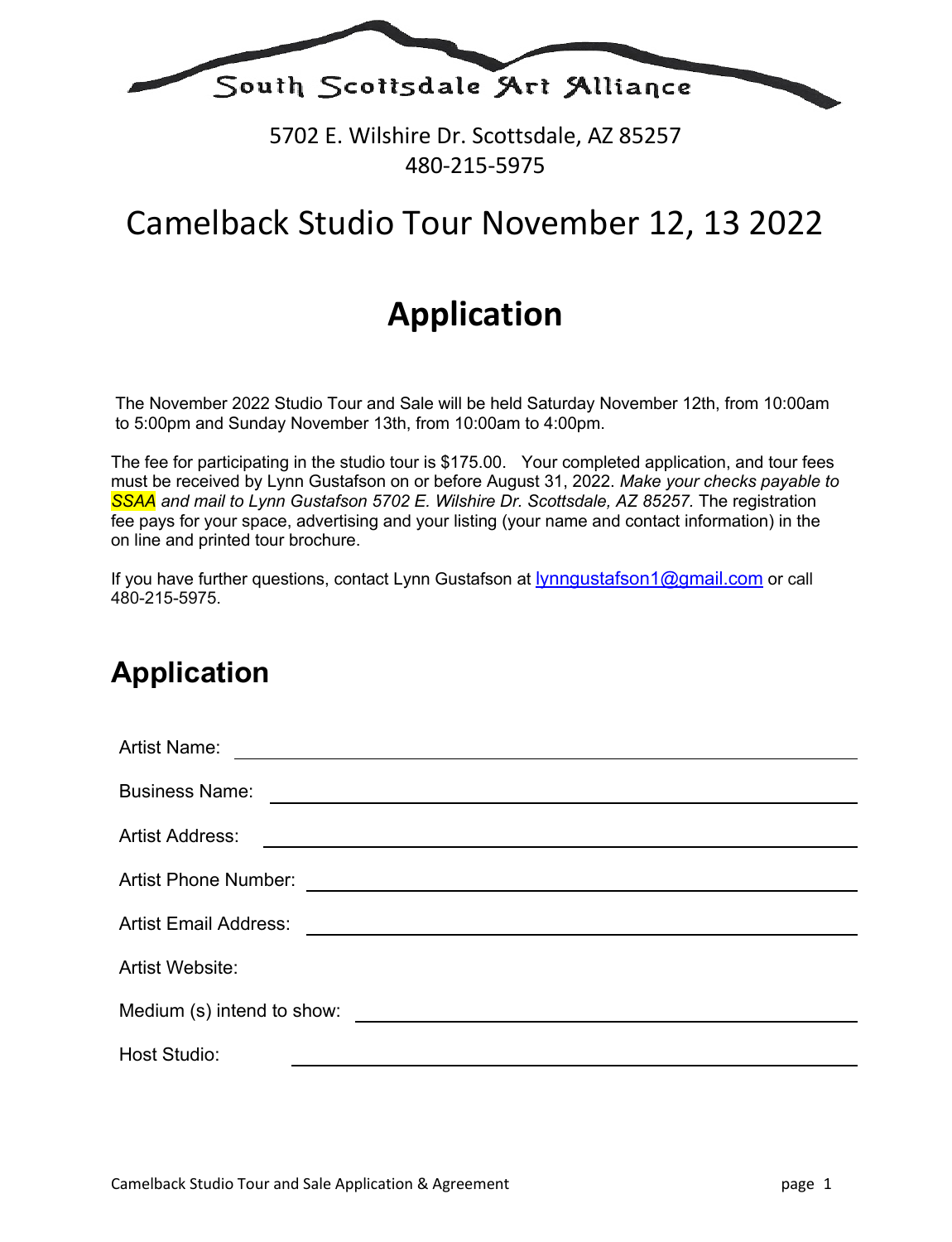

### 5702 E. Wilshire Dr. Scottsdale, AZ 85257 480-215-5975

#### **Guidelines for Artist:**

- § Show only their own artwork and will have adequate inventory for two days
- § Agree to be present Saturday from 10:00AM to 5:00PM, Sunday 10:00AM to 4:00PM.
- Must be an Arizona resident
- § Must have a current Arizona State Transaction Privilege License
- § Must have a Scottsdale Transaction Privilege License
- Must be willing to demonstrate your art if at all possible. If not possible, display a photo portfolio of your studio with pictures of yourself in the process of creating your art. Please include a description of how you will be demonstrating.
- Agrees to follow the host "house rules".
- § Agrees host studio will not be responsible for any loss of my art due to theft, damage, or other causes.
- Agree that South Scottsdale Artist Alliance will not be held responsible for any loss of my art for any reason.

#### **Guidelines for Host:**

- § Must agree to make reasonable accommodations for artist to set up and break down their booth.
- § Must agree to open home/studio from 10:00 AM to 5:00 PM on Saturday and 10:00AM to 4:00PM on Sunday and be present during those hours.
- § Agree to provide adequate space for guest artist to display their work and adequate space for visitors to park safely.

#### **Check list:**

- o Completed Application
- o Signed and Dated Applicant Agreement
- o Have current privilege tax licenses
- $\circ$  Email a photo of your work to lynngustafson1@gmail.com The photo needs to be a 300dpi, 5 x 7 size image for use on the website and tour brochure.